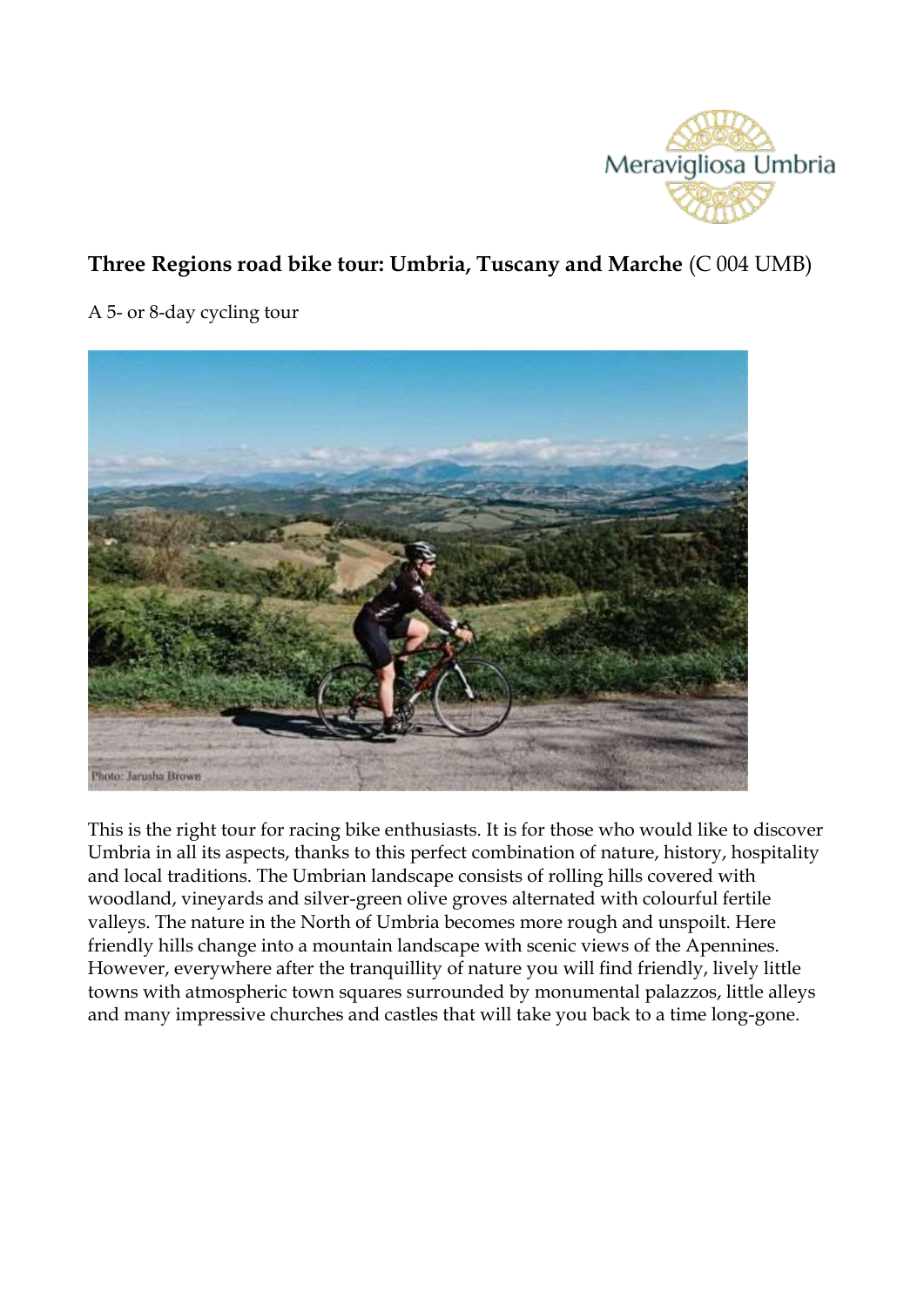

**Period**: Every day of the week from April until the end of October (other dates on request)

**Participants**: 1 or more people

## **Difficulty: level 3/4**

For who like challenging rides in a rolling hilly terrain. It is a tour for bikers with experience and a good physical condition. Hilly and mountain terrain with steep climbs and daily significant km/mi to cycle. Cycling on asphalted road, for the bigger part quiet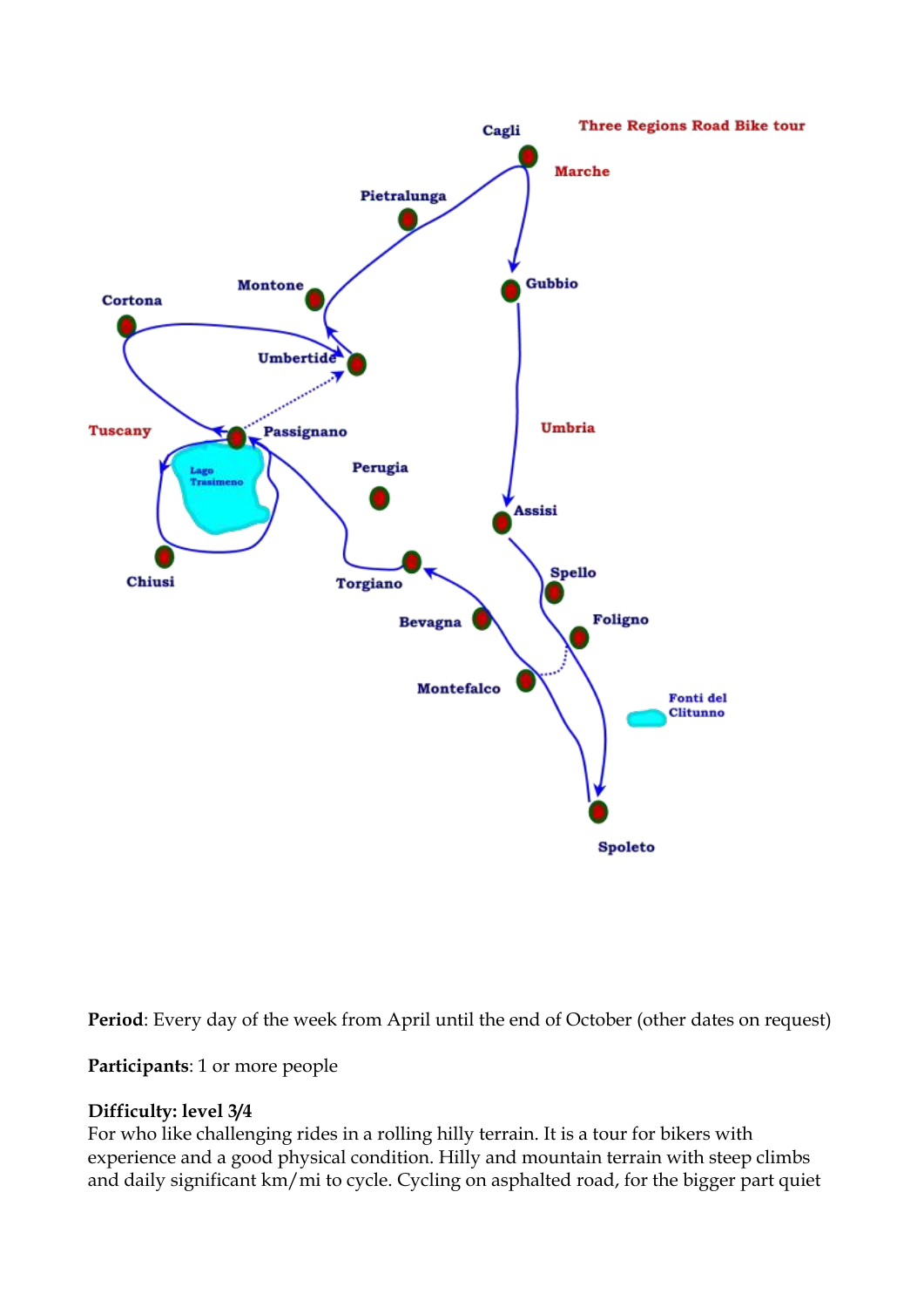country roads. This tour is not suitable for children under 14 years old, because the terrain is too hilly and tour too strenuous

Average daily distances:

Longer routes vary between 68 - 108 km

Shorter routes vary between 47 – 94 km.

Total km 8 day tour minimum 448 km / 278 mi – maximum 529 km / 328 mi

Total km 5 day tour minimum 242 km / 150 mi – maximum 282 km / 175 mi



## **Program 5- days**

Day 1 Individual arrival at Assisi

Day 2 Assisi-Torgiano (108 km / 67,1 miles or 68 km /42,2 mi)

Day 3 Torgiano – Passignano on Trasimeno lake (80 km / 49,7 mi)

Day 4 Ring tour around Lake Trasimeno (94 km / 58,4 mi)

Day 5 End of tour after breakfast

## **Program 8- days**

Day 1 Individual arrival at Assisi

Day 2 Assisi-Torgiano (108 km / 67,1 miles or 68 km /42,2 mi)

Day 3 Torgiano – Passignano on Trasimeno lake (80 km / 49,7 mi)

Day 4 Ring tour around Lake Trasimeno (94 km / 58,4 mi)

Day 5 Passignano – Umbertide (88 km /54,6 miles or 47 km /28 miles)

Day 6 Umbertide – Gubbio (91 km /56,5 miles)

Day 7 Gubbio – Assisi (68 km/ 42,2 miles)

Day 8 End of tour after breakfast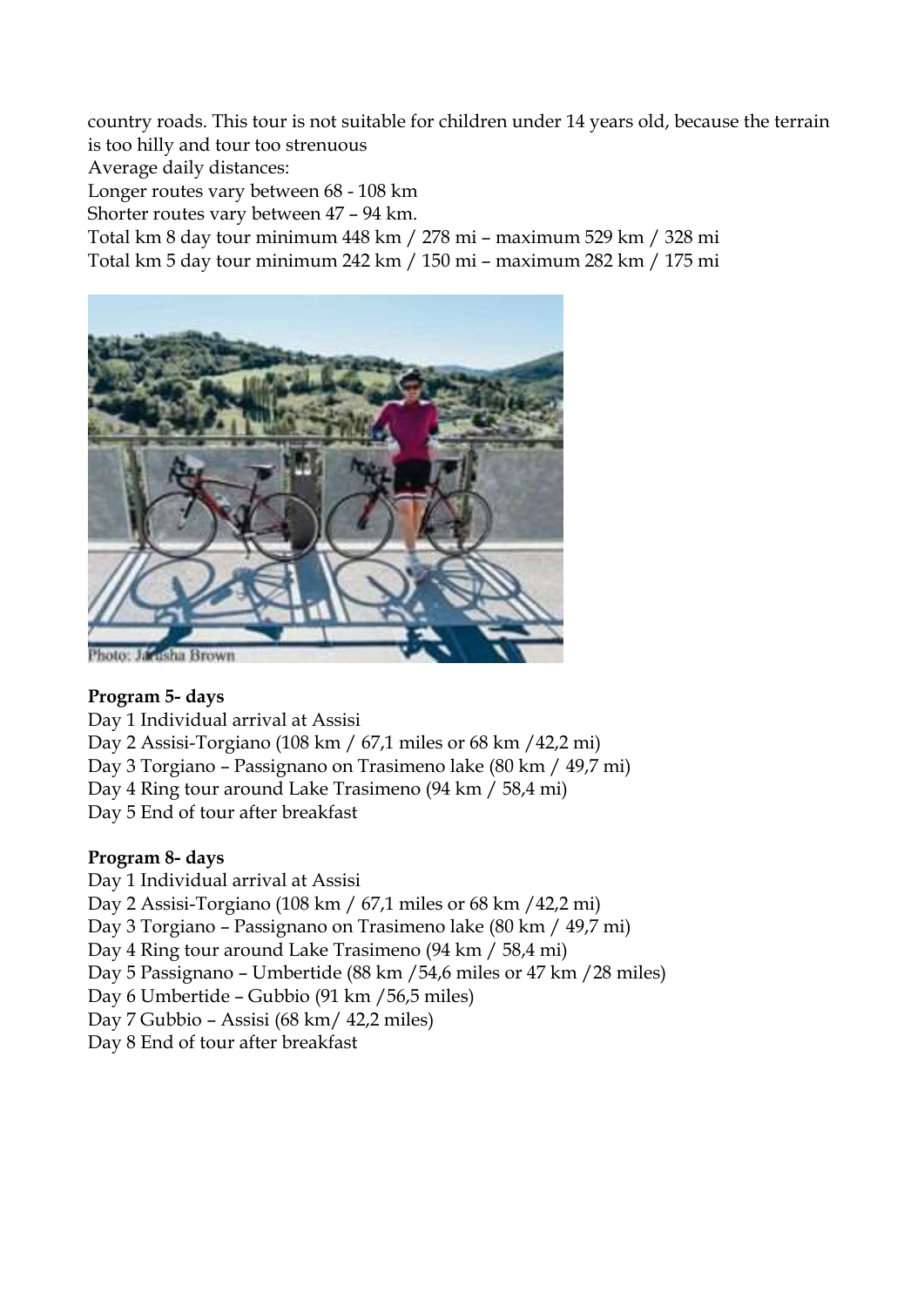# **Daily program 8-day / 7-night tour**

## **Day 1 Arrival in your hotel in Assisi**

The start of this cycle tour is in Assisi, belonging to the Unesco world heritage. In Assisi many places and monuments have a strong unbreakable bond with the saints Francis and Clare, who lived here in the 13th century. The medieval character of Assisi is wellpreserved and there is a lot to see.

In the end of the afternoon drop off bicycles, if rented, bike fitting and route briefing. Overnight in \*\*\* or \*\*\*\* star hotel near Assisi old town centre.

## **Day 2 Assisi - Torgiano**

Today you can choose of two routes: a longer route or a shorter route. Today's bike is dedicated to the valley of Spoleto, also named the Valle Umbra. Both routes end in Torgiano, which in medieval times was a fortified village and is situated on a hilltop above the confluence of the rivers Chiascio and Tiber. Interesting to visit are the wine museum and the 'osteria' of the Lungarotti family, where you can taste their excellent wines. Overnight stay in \*\*\* hotel.

The longer route passes through the entire valley. The terrain is varied from flat to hilly. You pass many small characteristic towns, like Montefalco, built on a hilltop and famous for its excellent wines, and Bevagna with its medieval square.

Distance 108 km / 67,1 miles Highest point 446m - lowest point 195m Total ascent 774m Total descent 946m



Shorter route also passes also the small medieval towns. Leaving your hotel you start your journey through the valley of Spoleto, passing Spello and Foligno, than your route goes up to Montefalco; also called 'the balcony of Umbria', because of its fantastic panorama. Artists like Benozzo Gozzoli and Perugino decorate the Franciscan church, now a museum, with magnificent frescoes from the 15th and 16th century. The next town you will visit is Bevagna, whose characteristic medieval square still hosts two Romanesque churches.

Distance 68 km /42,2 mi Highest point 450m – lowest point 205m Total ascent 552m Total descent 718m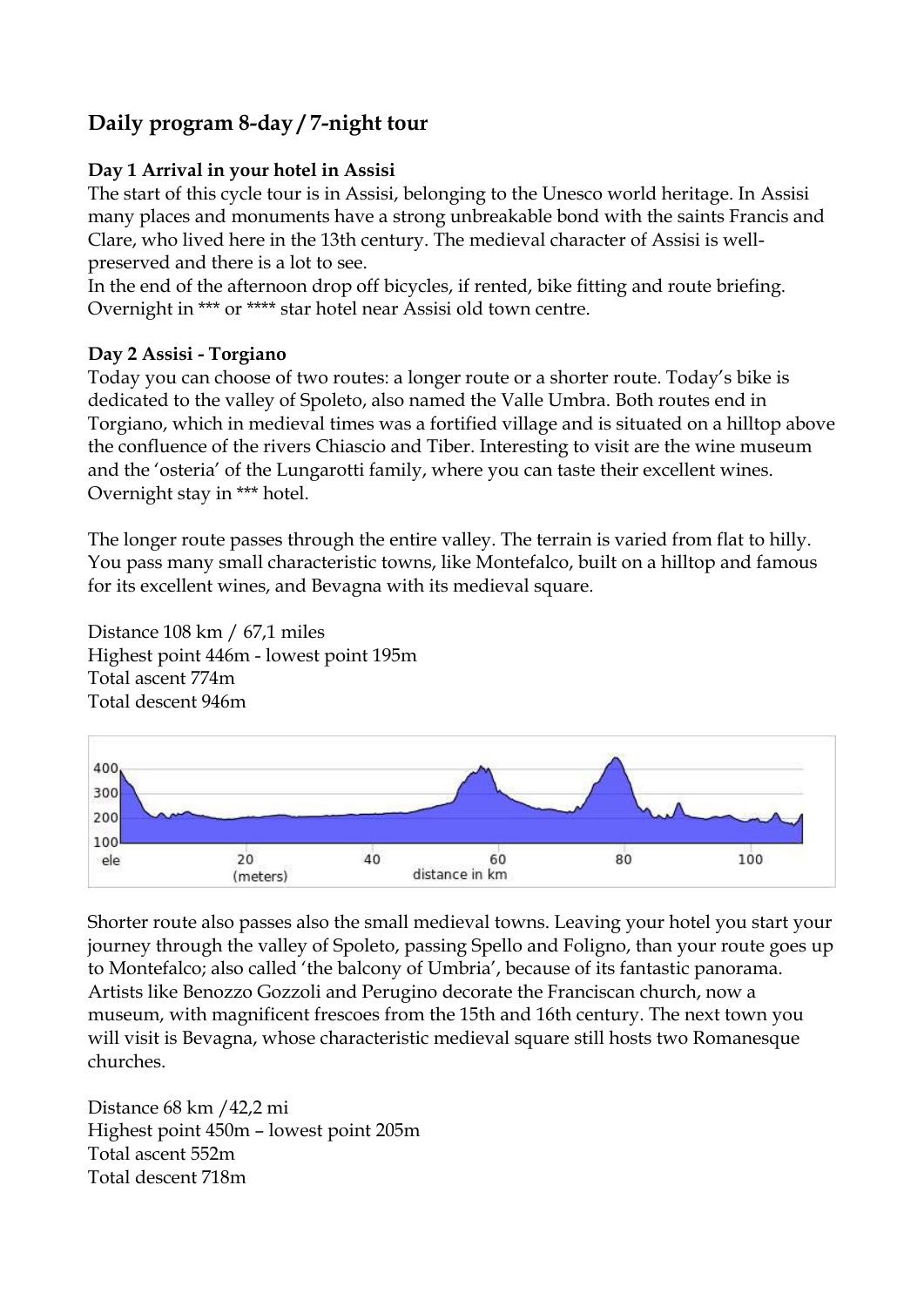



## **Day 3 Torgiano - Passignano on Lake Trasimeno**

Today you cycle through a fantastic Umbrian scenery. You will bike through an undulating landscape with now and then a steep climb to conquer, but in the end to be rewarded with a magnificent view of Lake Trasimeno. You will pass small, typical Umbrian 'borghi' built on a hilltop such as Castiglion del Fosco, Pietrafitta and Panicale, which has still a good preserved 13th century Palazzo del Podestà. Your overnight is Passignano that lies on Lake Trasimeno. It has a nice beach with swimming pool and lively bars. Hotel \*\*\* or Hotel \*\*\* with swimming pool

Distance 80 km / 49,7 mi Highest point 401m - lowest point 164m Total ascent 986m Total descent 934m

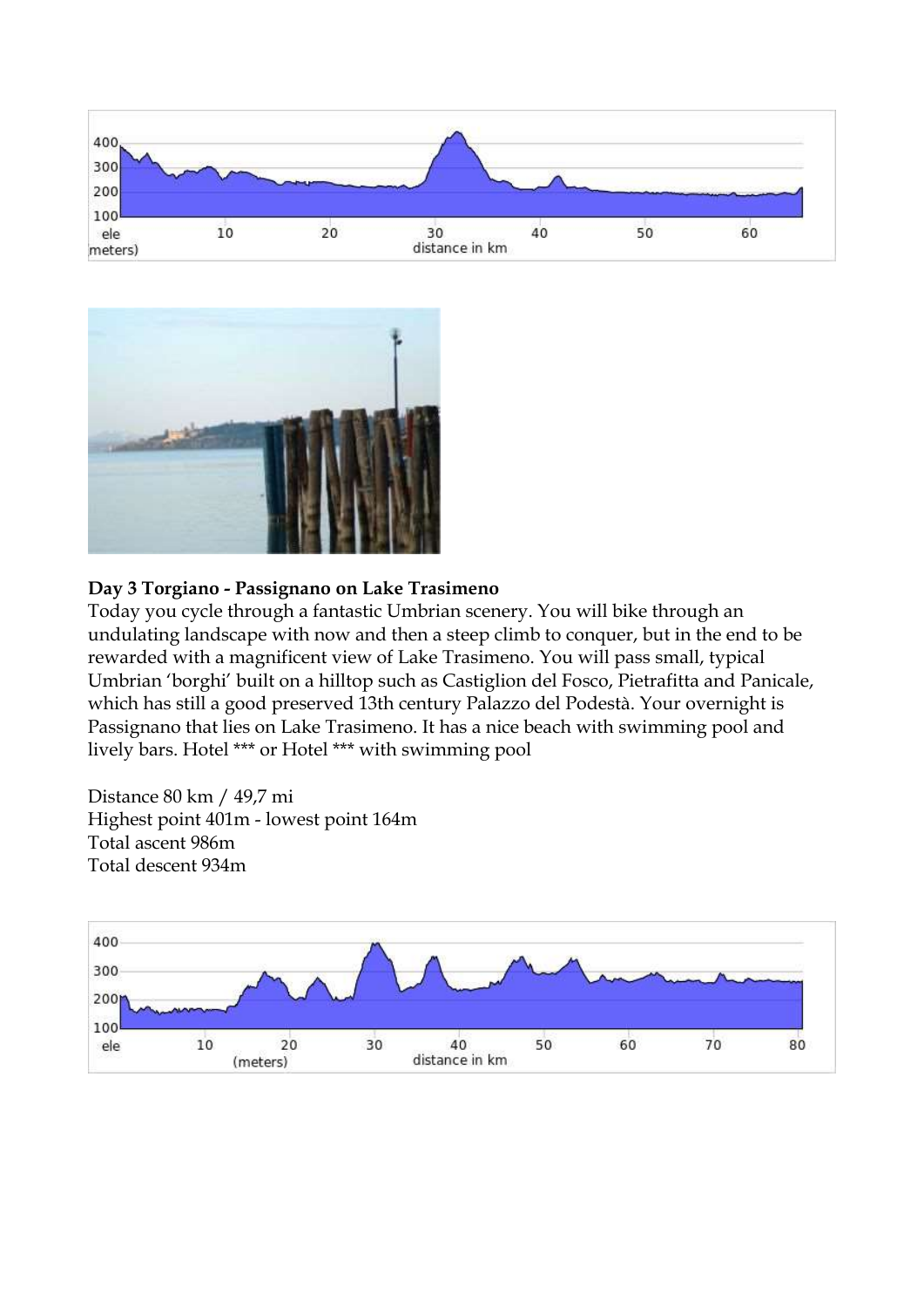#### **Day 4 Tour around Lake Trasimeno**

Today you can have a rest day or cycle around Lake Trasimeno. It is the fourth largest lake in Italy, surrounded on three sides by a backdrop of gentle rolling hills covered with olive trees. On the side facing Tuscany, a wide open plain stretches out. You will cross this plain going to the Tuscan town of Chiusi, which has an Etruscan origin. After your visit, you return to your hotel at Passignano for another overnight.

Distance 94 km / 58,4 mi Highest point 396m - lowest point 255m Total ascent 835m Total descent 826m





## **Day 5 Passignano - Umbertide**

Also today you can choose of two routes to Umbertide

The longer route passes Cortona in Tuscany

A very nice ride through the valley of the Tesse brings you to Cortona. This lovely Tuscan town is built on a hilltop. Leaving it you will cycle over a ridge through a mountainous terrain with magnificent views over the surrounding mountains.

Distance 88 km /54,6 mi Highest point 811m - lowest point 255m Total ascent 1405m Total descent 1430m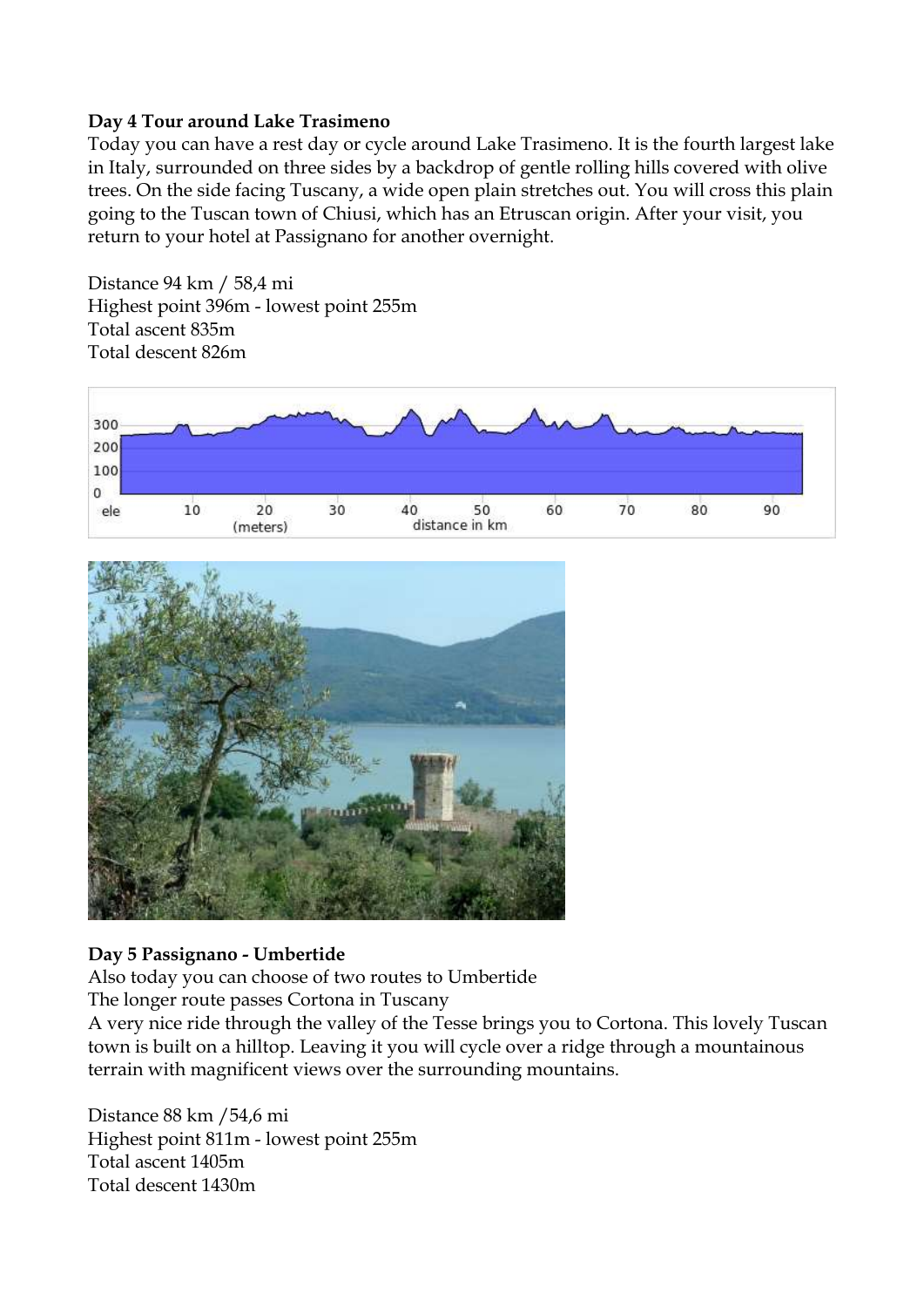

The shorter ride is through unspoiled scenery to the quiet little town of Umbertide. A steep climb brings you to Castel Rigone from where you will have a magnificent view over the lake. Then a final lovely descend into the Valley of the Tiber, will lead you to Umbertide, whose town centre is dominated by a majestic tower, the remains of a castle dating back to 1385. Your overnight stay will be just outside Umbertide in a country house with swimming pool.

Distance 45 km /28 miles Highest point 704m - lowest point 240m Total ascent 837m Total descent 855m



## **Day 6 Umbertide - Gubbio**

Today, cycling through a mountainous scenery, you will reach the fortified hill town of Gubbio. It is a beautiful tour through the green hills of the lower Apennines. You visit Montone, a quiet little town built (482m) on a hilly ridge, situated between the Lana and Carpina streams, which are both tributaries of the Tiber. Then it is going slowly uphill to Pietralunga with its old partially, walled-in centre and the Long bards Castle (8th century). You will pass Cagli in the region Le Marche and from there you arrive to Gubbio, where you will stay in a \*\*\* or \*\*\*\* hotel in the centre of town.

Distance 91 km / 56,5 mi Highest point 765m - lowest point 240m Total ascent 1292m Total descent 1018m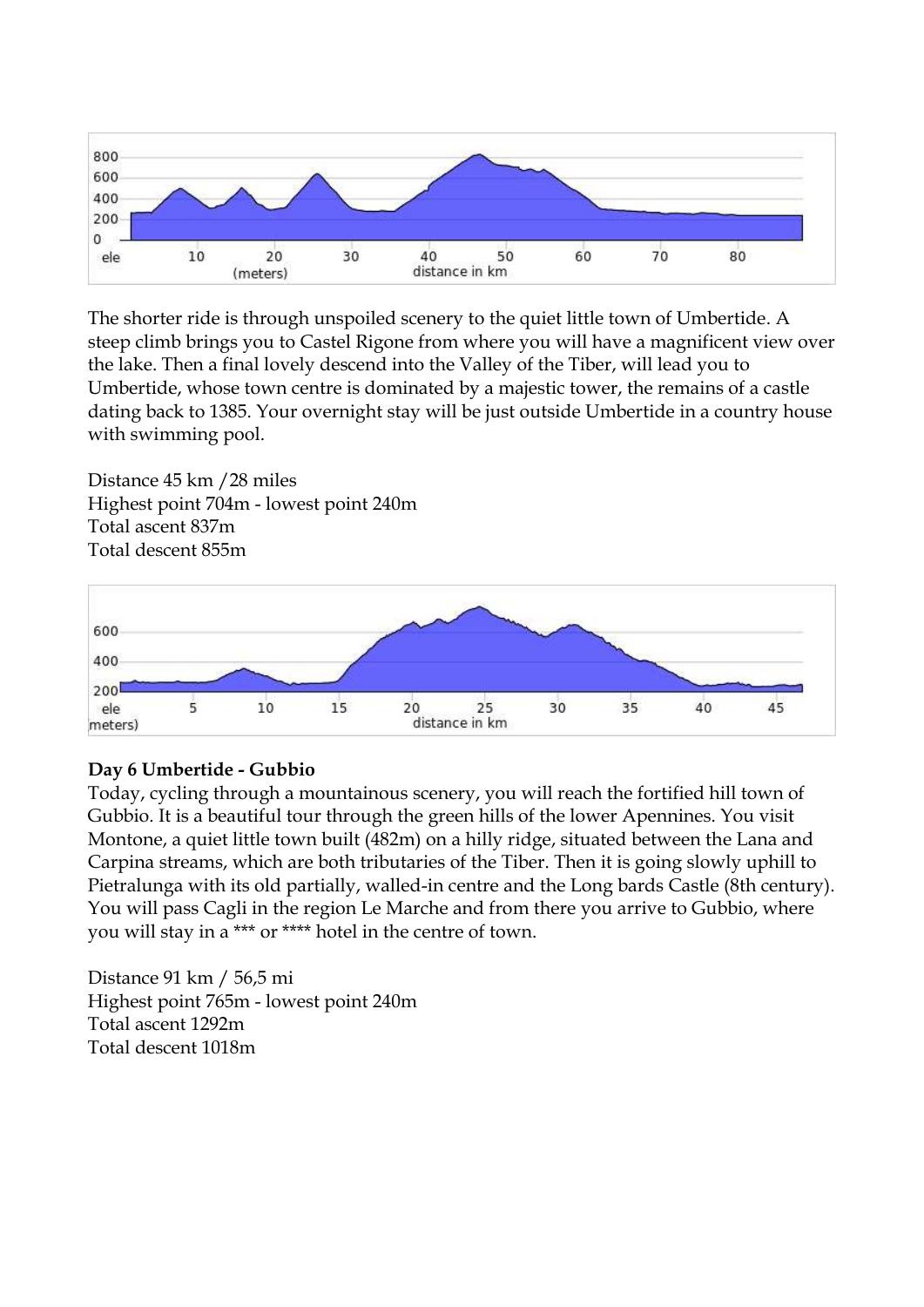



#### **Day 7 Gubbio** - **Assisi**

On this last day of the tour, you will cycle through again a green hilly landscape passing quiet mountain villages. The first stretch begins with a steep climb, but after that, the road undulates gently until it brings you to the bottom of a valley. The last stretch brings you through characteristic little villages and cycling over Mount Subasio finally, you will see Assisi from afar, built on a spur of this mountain. Overnight in a \*\*\* or \*\*\*\* star hotel

Distance 68 km/ 42,2 mi Highest point 830m - lowest point 328m Total ascent 1158m Total descent 1254m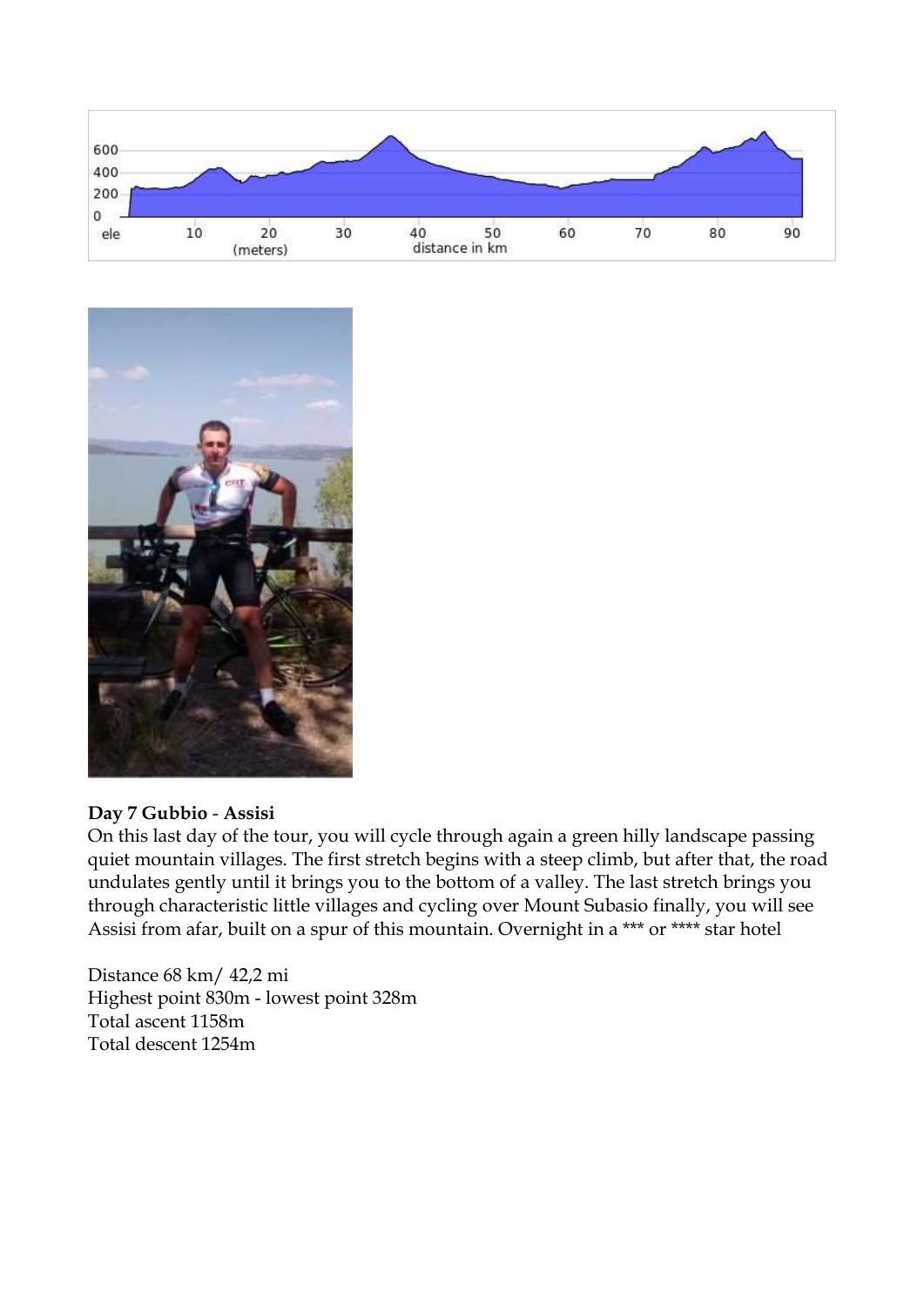





## **Rates per person 2022:**

| 8 days Standard hotel - Hotel Viole (3 km from Assisi) | <b>Price in Euro</b> |
|--------------------------------------------------------|----------------------|
| Sharing a double room B&B                              | 610,00               |
| Single room B&B                                        | 763,00               |
| Solo traveler B&B                                      | 818,00               |
| 3 <sup>rd</sup> person in a triple room B&B            | 375,00               |
| Supplement half board                                  | 142,00               |
| Supplement Easter and 01/08-26/08                      | 15,00                |
| 8 days Standard hotel - Hotel la Terrazza (900m from   | <b>Price in Euro</b> |
| centre)                                                |                      |
| Sharing a double room B&B                              | 642,00               |
| Single room B&B                                        | 800,00               |
| Solo traveler B&B                                      | 855,00               |
| 3rd person in a triple room B&B                        | 395,00               |
| Supplement half board                                  | 145,00               |
| Supplement Easter and 01/08-26/08                      | 15,00                |
| <b>8 days Superior Hotel</b>                           | <b>Price in Euro</b> |
| Sharing a double room B&B                              | 855,00               |
| Single room B&B                                        | 1.104,00             |
| Solo traveler B&B                                      | 1.159,00             |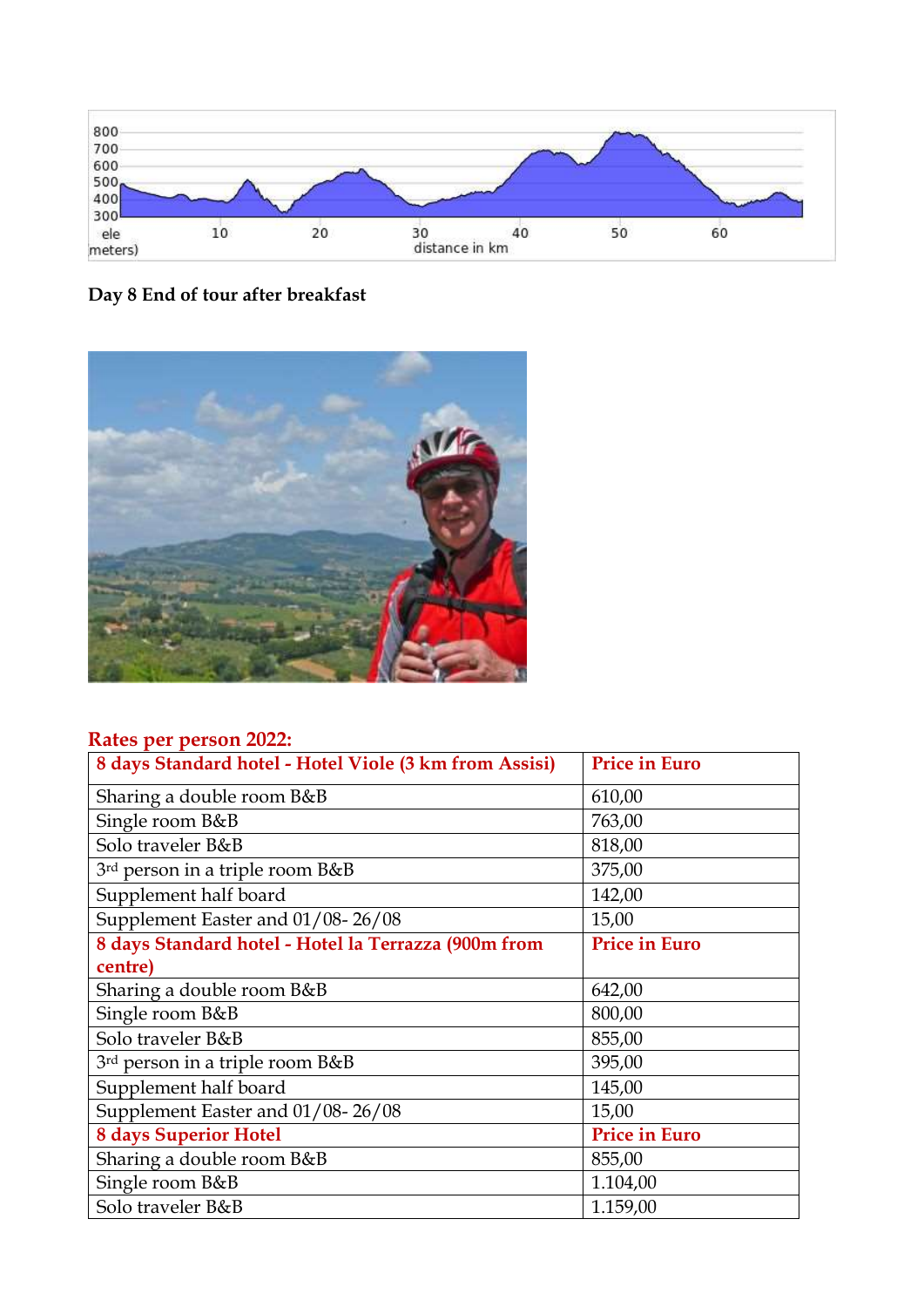| Half board supplement                                  | 185,00               |
|--------------------------------------------------------|----------------------|
| Supplement Easter and 01/08-26/08                      | 20,00                |
| Bike rental carbon RB                                  | 190,00               |
| Helmet                                                 | 5,00                 |
| 5 days Standard hotel - Hotel Viole (3 km from Assisi) | <b>Price in Euro</b> |
| Sharing a double room B&B                              | 353,00               |
| Single room B&B                                        | 425,00               |
| Solo traveler B&B                                      | 460,00               |
| 3rd person in a triple room B&B                        | 215,00               |
| Supplement half board                                  | 80,00                |
| Supplement Easter and 01/08-26/08                      | 10,00                |
| 5 days Standard hotel - Hotel la Terrazza (900m from   | <b>Price in Euro</b> |
| centre)                                                |                      |
| Sharing a double room B&B                              | 442,00               |
| Single room B&B                                        | 519,00               |
| Solo traveler B&B                                      | 554,00               |
| 3rd person in a triple room B&B                        | 250,00               |
| Supplement half board                                  | 104,00               |
| Supplement Easter and 01/08-26/08                      | 10,00                |
| <b>5 days Superior Hotel</b>                           | <b>Price in Euro</b> |
| Sharing a double room B&B                              | 472,00               |
| Single room B&B                                        | 613,00               |
| Solo traveler B&B                                      | 648,00               |
| Half board supplement                                  | 270,00               |
| Bike rental carbon RB (Inc. pick-up at lake Trasimeno) | 130,00               |
| Helmet                                                 | 5,00                 |

## **Included in the tour**:

- 4 or 7 overnight stays with breakfast
- 4 or 7 dinners if booked for the half board version (excl. Drinks)
- Tour information
- Luggage transportation from hotel to hotel
- 7 days emergency support hotline
- Route descriptions, sightseeing information and maps / for free gps tracks on request available
- Route briefing on arrival day

## **Not included in the tour**:

- Tourist tax to be paid directly in the hotel
- Everything not mentioned under "Included in the tour"